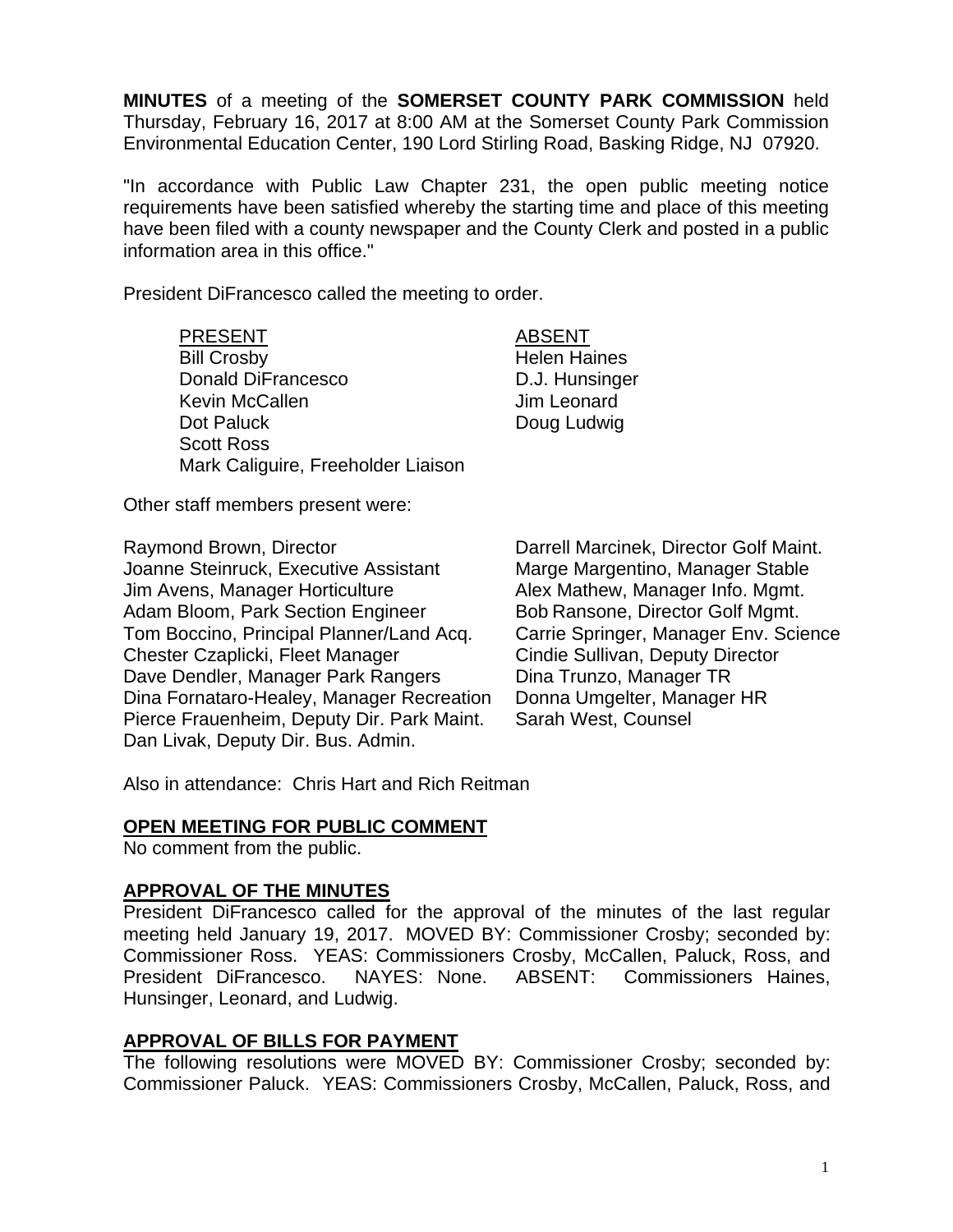President DiFrancesco. NAYES: None. ABSENT: Commissioners Haines, Hunsinger, Leonard, and Ludwig.

### **Resolution R17-014 - Payment of Claims**

Resolution authorizing payment of bills for \$1,202,677.47 comprising of check numbers 8184-8222, 8228-8299, and 8301-8356.

### **Resolution R17-015 – Adopting the Emergency Temporary Budget**

Resolution adopts the emergency temporary budget to June.

#### **Resolution R17-016 – Authorizing Use of County Contract for Parts and Repairs for Commercial Lawn, Park, and Golf Course Equipment**

Resolution authorizes the use of Wilfred MacDonald and Cherry Valley Tractor Sales. The cost is not to exceed \$12,000.

# **Resolution R17-017 – Certification of Funds for Previously Awarded Contracts**

Resolution certifies funds for previously awarded contracts.

#### **DIRECTOR'S REPORT**

Director Brown submitted a report for the month of January 2017.

#### **2016 ACCOMPLISHMENTS**

The Director provided an overview of the Commission's 2016 Annual Report including highlights of the departments of the Park Commission in a power point presentation.

## **COMMISSIONER CORRESPONDENCE**

- 1. A letter from Rutgers Agricultural and Resource Management Agent requesting the use of approximately one acre of Somerset County Park Commission property located behind the Stocker House for growing primarily herbaceous perennial plants for educational programs, workshops, and possibly plant sales for the Rutgers Master Gardener Program and the general gardening public.
- 2. New Jersey Water Supply Authority Notice of Public Hearing for Trenton Country Club renewal of water supply for irrigation from the Delaware and Raritan Canal for five (5) years.

Director Brown asked the Commissioners for approval to move forward with a License Agreement with Rutgers for the Master Gardener Program. Approval was given.

## **CONSENT AGENDA**

**Resolution R17-021 – Approving a License Agreement with Hillsborough Township Regarding Mountain View Park TABLED TO MARCH 16 MEETING**  Resolution approves a License Agreement with Hillsborough for the use of the Athletic Complex during baseball and softball seasons.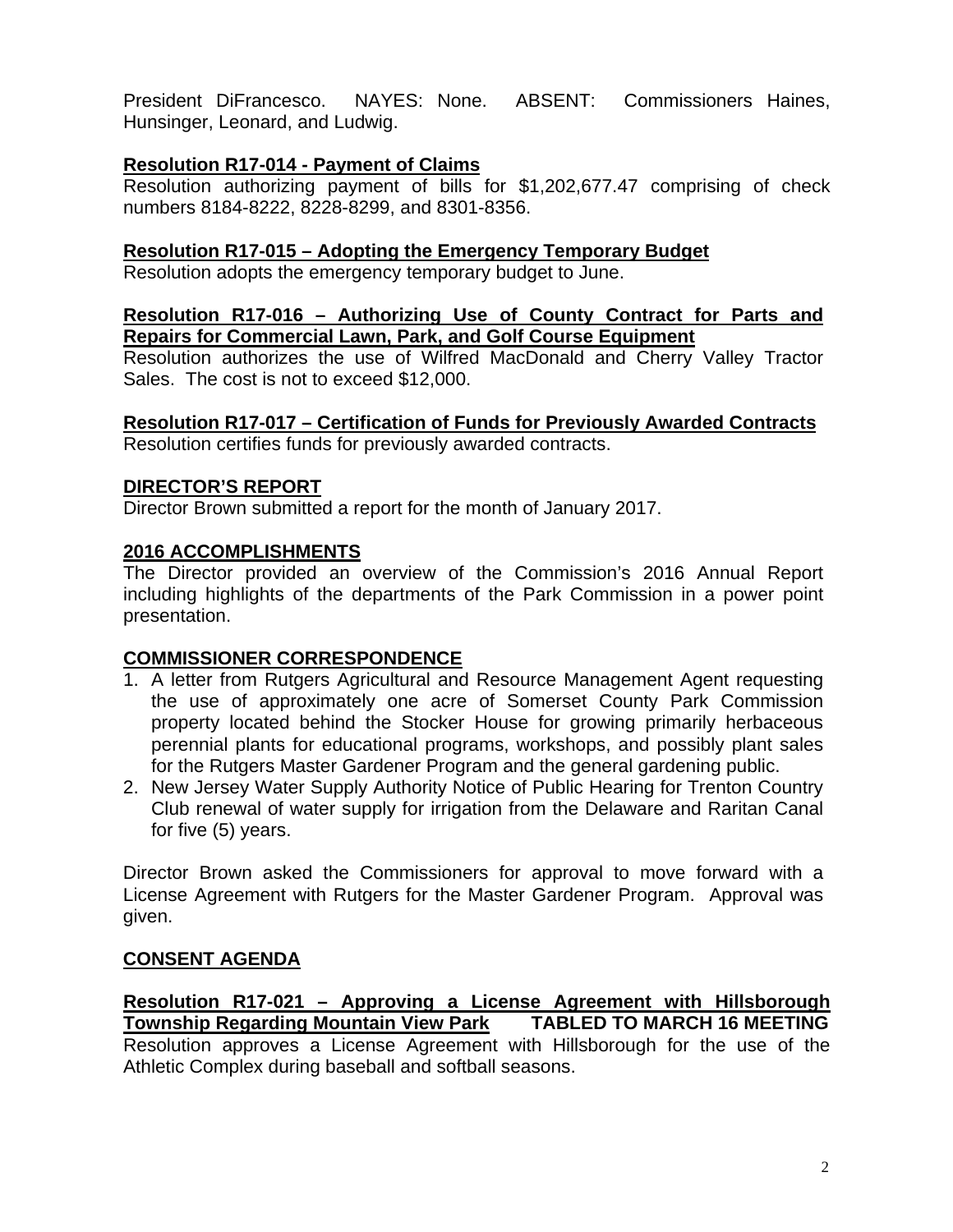## **RESOLUTIONS**

The following resolutions were MOVED BY: Commissioner Crosby; seconded by: Commissioner Paluck. YEAS: Commissioners Crosby, McCallen, Paluck, Ross, and President DiFrancesco. NAYES: None. ABSENT: Commissioners Haines, Hunsinger, Leonard, and Ludwig.

### **Resolution R17-018 – Award of Contract for Health Benefits Consulting Services**

Resolution awards a contract to AJM Insurance. The contract is for February 16 to December 31, 2017. The cost is not to exceed \$27,500.

#### **Resolution R17-019 – Award of Contract for Feasibility Study for Various Recreation Facilities**

Resolution awards a contract to Brandstetter Carroll, Inc. The cost is not to exceed \$50,000.

#### **Resolution R17-020 – Adopting Cash Advance for EEC Travel Program**

Resolution adopts a cash advance account, for \$300.00, for day trips entitled "Garden Discovery Trips" to cover the cost of tolls, parking, and staff meals.

### **Resolution R17-022 – Award of Second and Final Year for Golf Course Accessories**

Resolution awards a final contract to Fertl-Soil Turf Supply, Site One Landscape Supply, and Grass Roots, Inc.

## **COMMITTEE REPORTS**

#### **FINANCE/BUSINESS ADMINISTRATION**

President DiFrancesco submitted a report for the month of January 2017.

Dan Livak, Deputy Director Business Administrator reported that work continues on the 2017 Operating Budget. January was a good revenue producing month.

#### **HUMAN RESOURCES**

A report was submitted for the month of January 2017.

Donna Umgelter, Manager Human Resources reported that training classes have been held on Sexual Harassment, Ice Awareness Rescue, and Park Rangers are performing CPR and First Aid Training.

#### **LEISURE SERVICES**

A report was submitted for the month of January 2017.

#### **GOLF MANAGEMENT**

Commissioner Paluck, Chair of the Committee, submitted a report for the month of January 2017.

Robert Ransone, Director of Golf Management reported that the two golf courses that are open are booked for Sunday and Monday.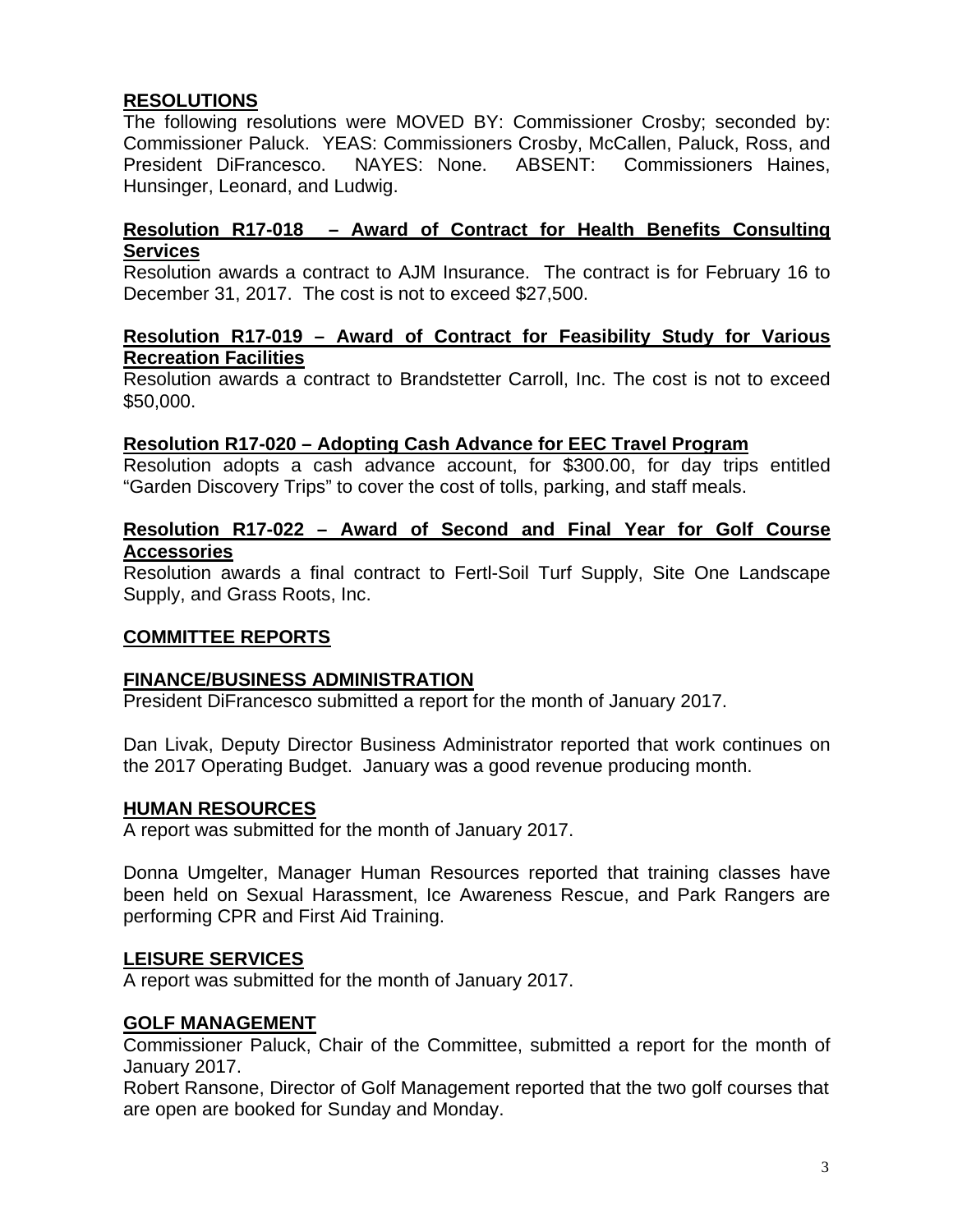Commissioner Paluck commented that the USGA will be discontinuing two state team championships and will institute a national championship for disabled golfers. Dina Trunzo reported that the Park Commission has the only golf courses in the state that have a single rider cart at each golf course.

#### **INFORMATION MANAGEMENT**

Commissioner McCallen, Chair of the Committee, submitted a report for the month of January 2017.

Alex Mathew, Manager of Information Management reported that the Voice Over IP telephone system network/gateway configurations are completed and process of programming and setting up all the telephones continues. The new VOIP system will eliminate a majority of the current telephone lines and there will be a decrease in the amount of telephone bills.

### **VISITOR SERVICES**

Commissioner Crosby, Chair of the Committee, submitted a report for the month of January 2017.

### **PROPERTY MANAGEMENT**

Commissioner Crosby, Chair of the Committee, submitted a report for the month of January 2017.

Dan Livak, Deputy Director Business Administration reported that farm and hunting licenses will be pursued for the newly acquired Sourland Mountain Preserve Thompson Pleasant View Parcel in Montgomery which is 58 acres.

## **PLANNING AND LAND ACQUISITION**

A report was submitted for the month of January 2017.

Tom Boccino, Parks Section Principal Planner, Land Acquisition reported that the Open Space Annual Report has been distributed to the Commissioners.

## **CAPITAL FACILIITES – CONSTRUCTION and ENGINEERING**

Commissioner McCallen, Chair of the Committee, submitted a report for the month of January 2017.

Commissioner McCallen reported that the Committee has urged a previously funded Feasibility Study for potential new revenue sources be initiated. Funding was provided in 2013 but tabled and he felt it needed to be revisited. President DiFrancesco commented that he is also looking forward to the feasibility study and he was anxious to see what the consultants recommend with respect to future revenue generating opportunities that can assist the commission with increasing its future user fee income.

## **PARK MAINTENANCE & HORTICULTURE**

A report was submitted for the month of January 2017.